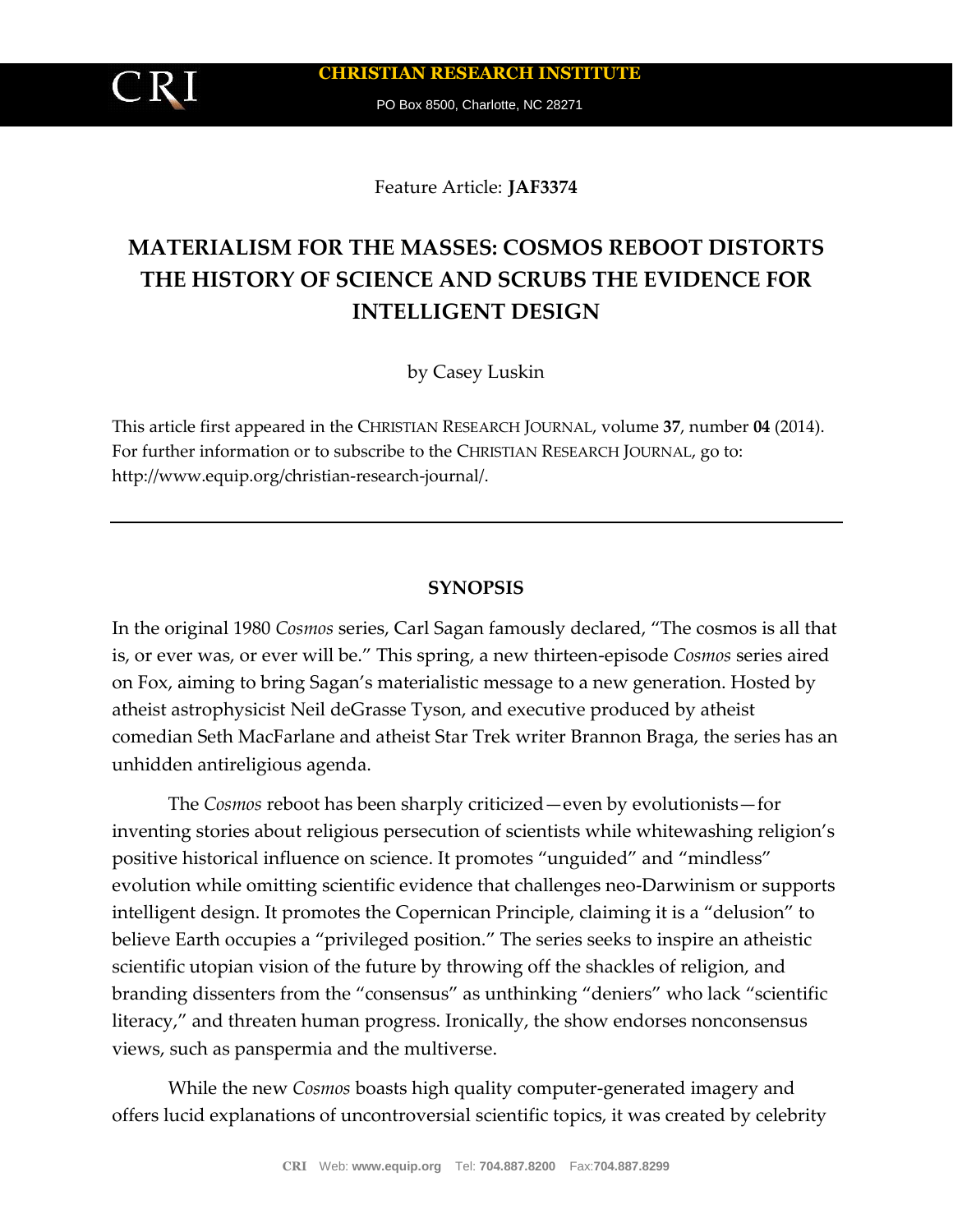atheists seeking to advance a materialistic worldview and public policies consistent with their ideology. Public school teachers have already expressed their intent to use Cosmos in the classroom. It is therefore vital to understand *Cosmos*'s agenda and be prepared to rebut its errors and omissions regarding history and science.

If there were any doubt that the rebooted *Cosmos* series would be politically charged and have a materialistic message, consider what viewers saw in the first sixty seconds of its Fox premiere on March 9. The opening featured President Obama, with the Presidential Seal in the background, endorsing the series and praising "the spirit of discovery that Carl Sagan captured in the original *Cosmos*." Taken alone, Obama's words are uncontroversial and politic. However, *immediately* following the president's statement, the show replayed Sagan's famous materialistic credo from the original 1980 *Cosmos* series, stating: "The cosmos is all that is, or ever was, or ever will be."

Is this what President Obama meant when he promised in his first inaugural address to "restore science to its rightful place"?<sup>1</sup> Or did the president merely provide a general endorsement, which was co-opted by the producers to create the appearance he had endorsed Sagan's atheistic worldview? Whatever the case, the show's intent to open with a heavy-hitting endorsement of materialism was loud and clear.

# **CELEBRITY ATHEIST ACTIVISM**

In the second episode, astrophysicist Neil deGrasse Tyson, the series' host, explains that life is the result of "unguided" and "mindless evolution." Knowing Tyson's personal views, this is unsurprising. Bill Moyers described Tyson as the "unabashed defender of knowledge over superstition and clearly the rightful heir to Carl Sagan's curiosity and charisma." Tyson admitted to Moyers that *Cosmos* has larger, nonscientific goals, stating we must "think of '*Cosmos*' not as a documentary about science," but rather about "why science matters" and why "science is an enterprise that should be cherished as an activity of the free human mind." He hopes after watching *Cosmos*, "it's these states of mind that you carry with you for the rest of your life."

And what are those "states of mind"? When asked by Moyers whether faith and reason are compatible, he answered, "I don't think they're reconcilable," and later stated, "God is an ever-receding pocket of scientific ignorance."<sup>2</sup> A Tyson fansite condenses his worldview into the following mission—taken from an apparent Tyson quote: "The more I learn about the universe, the less convinced I am that there's any sort of benevolent force that has anything to do with it, at all."<sup>3</sup>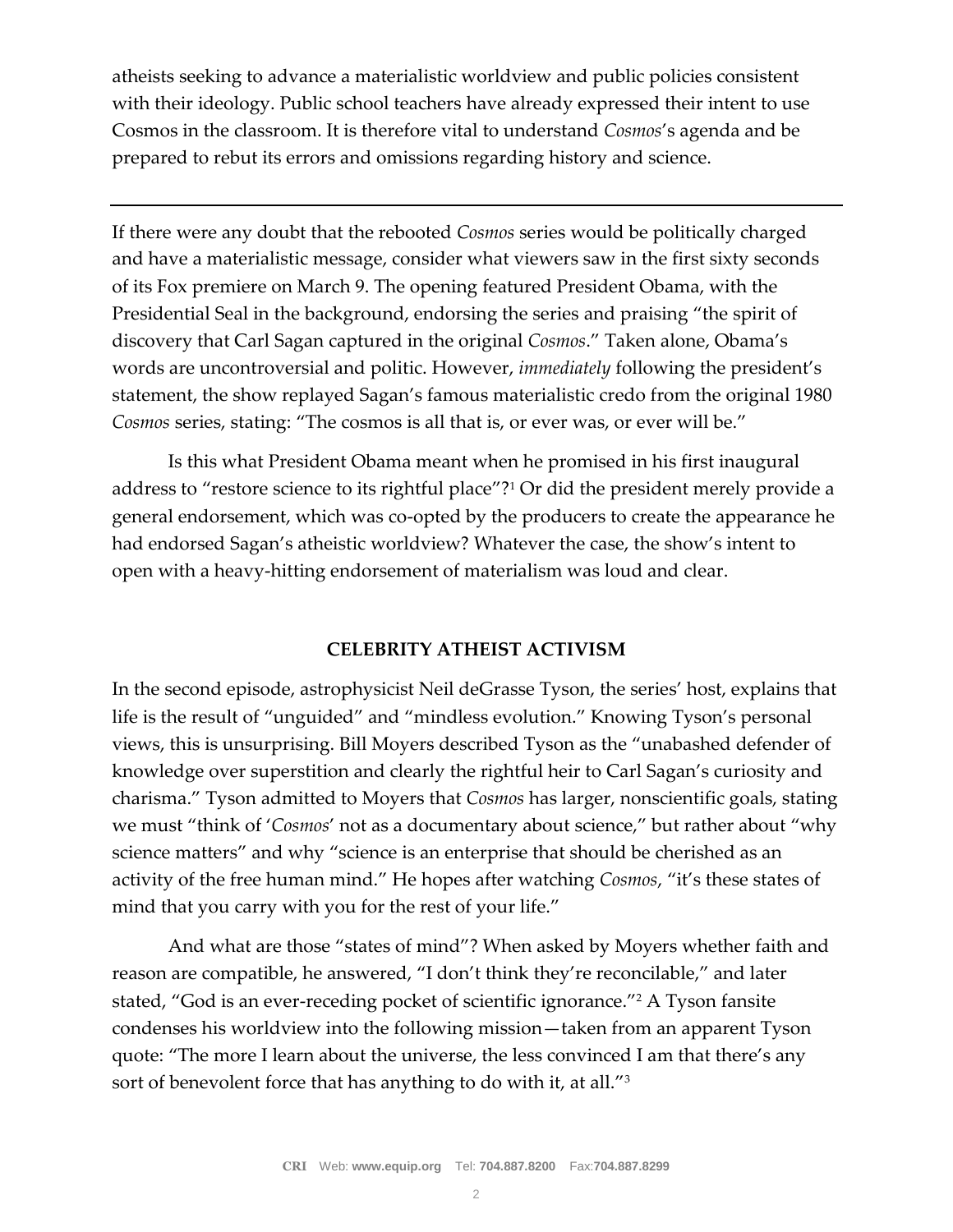Through *Cosmos*, Tyson aims to influence not only the public's worldview but also to "compel the electorate to think scientifically" so "they won't tolerate elected officials" whom he calls "scientifically illiterate."<sup>4</sup> In particular, he wants to convince people to exclude views he deems "religious" from the science classroom: "You're not doing science. This is not science. Keep it out."<sup>5</sup>

# **The Unknown War of Knowledge vs. Faith**

And just what are the views *Cosmos* hopes to stigmatize? In an interview with the *Los Angeles Times*—titled "Seth MacFarlane Hopes 'Cosmos' Counteracts 'Junk Science,' Creationism"—executive producer Seth MacFarlane acknowledged the series' intent to oppose "a resurgence of creationism and intelligent design quote-unquote theory," which has caused "a real vacuum when it comes to science education." MacFarlane is concerned about "the rise of schools questioning evolution," which is "incredibly damaging to the evolution of any society," and means "we've lost our way in terms of our scientific literacy."<sup>6</sup>

MacFarlane is known for creating *Family Guy* (which he admits is "not familyfriendly"<sup>7</sup> ), and was roundly criticized— even by the left—for his "juvenile"<sup>8</sup> performance as the 2013 Oscars host, that lacked "the ability to translate"<sup>9</sup> for mainstream America. Why was this comedian tapped as an executive producer for *Cosmos*? Probably due to his status as a celebrity atheist and expectations he could contextualize Sagan's worldview for a Millennial audience. As MacFarlane has stated, "There have to be people who are vocal about the advancement of knowledge over faith."<sup>10</sup>

Another executive producer of *Cosmos* is former *Star Trek* writer Brannon Braga. At an atheist conference in 2006, Braga described his involvement in *Star Trek* as creating "atheist mythology," and his "conviction that religion sucks, isn't science great, and how the hell can we get the other 95% of the population to come to their senses?" He said Star Trek provides a "template for a world" where "religion has been vanquished, and reason drives our hearts"—a future he "longs for."<sup>11</sup> *Cosmos* is apparently an attempt to achieve these goals, as he stated the series aims to combat "dark forces of irrational thinking," since "religion doesn't own awe and mystery. Science does it better."<sup>12</sup>

A final writer and executive producer on the *Cosmos* reboot is Ann Druyan, who cowrote the 1980 *Cosmos* series and married Carl Sagan the following year.

These celebrity atheists now seek to use *Cosmos* to promote their views to the public.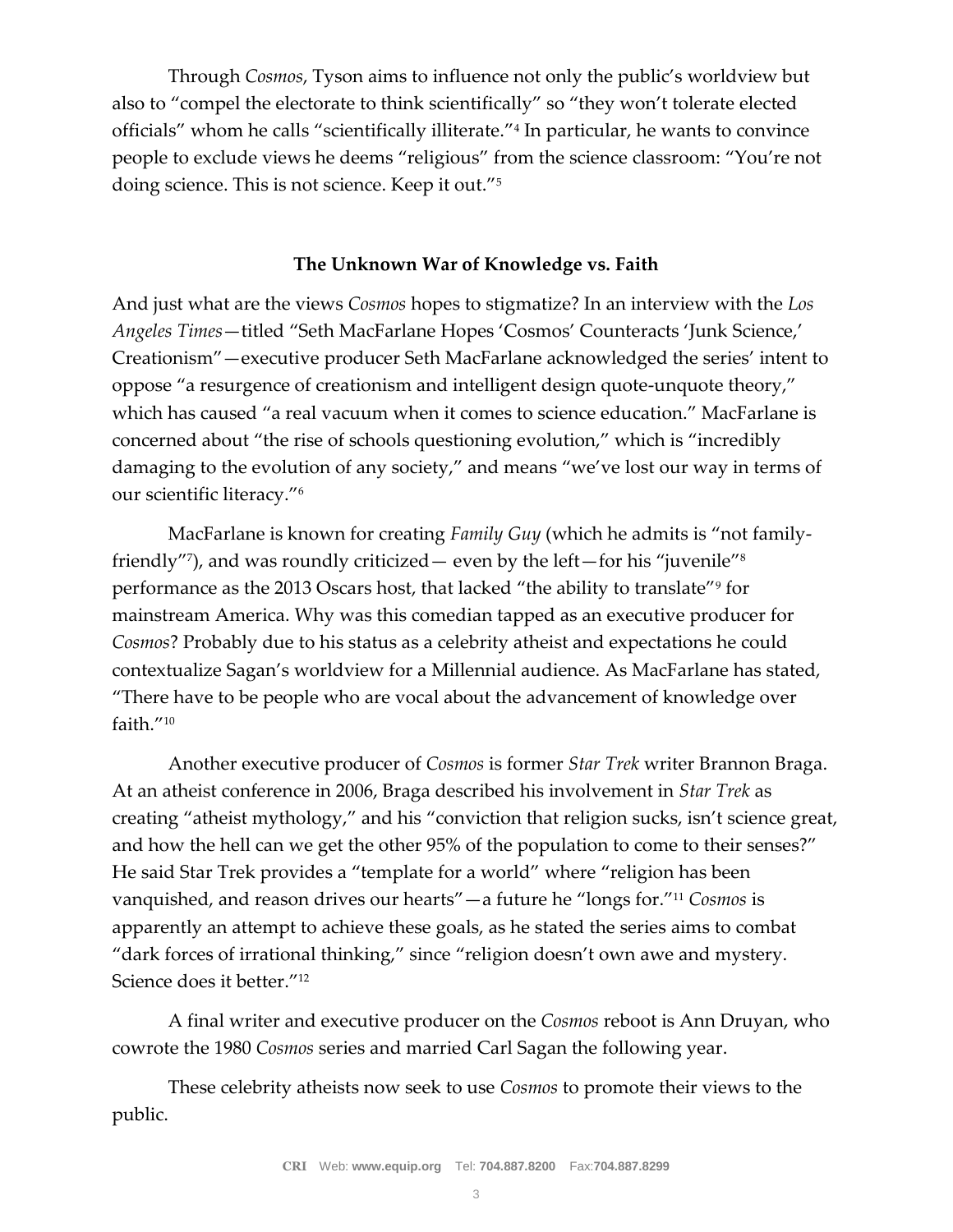## **POSITIVES ABOUT** *COSMOS*

Before offering further critique, it's important to appreciate genuine positives about the series. The expensive computer- generated imagery that animates the *Cosmos* reboot is spectacular, and successfully appeals to sci-fi fans, probably reflecting Braga's influence. Tyson tours the universe in a sleek CGI-generated "Spaceship of the Imagination," giving viewers a front-row seat for supernova explosions, black holes, and brilliantly animated alien worlds.

Another positive is Tyson's gifting as a science communicator. Set to outstanding computer animation, he offers lucid explanations of atomic structure, DNA, the electromagnetic spectrum, stellar spectroscopy, molecular machines, plate tectonics, and numerous other scientific concepts.

These elements are sure to spark student interest in science, and public school teachers are already expressing their intent to use *Cosmos*. <sup>13</sup> If only Tyson had used the series simply to communicate science, rather than science plus a heavy dose of materialist philosophy.

### **DISTORTING THE HISTORY OF SCIENCE**

Throughout *Cosmos*, Tyson invokes the theme that religion is at war with science and opposes scientific advancement. The first episode covers the sixteenth-century philosopher Giordano Bruno, whom Tyson says lived in a world without "freedom of speech" or "separation of church and state," and fell prey to the "thought police." The program shows angry Catholic priests with evil-sounding British accents dressed in full religious garb burning Bruno at the stake.

This story is simply untrue. Bruno wasn't a scientist, and he was not executed for promoting heliocentrism. As Jay Richards points out:

*Bruno's execution, troubling as it was, had virtually nothing to do with his Copernican views. He was condemned and burned in 1600, but it was not because he speculated that the Earth rotated around the sun along with the other planets. He was condemned because he denied the doctrine of the Trinity, the Virgin Birth, and transubstantiation, claimed that all would be saved, and taught that there was an infinite swarm of eternal worlds of which ours was only one.*14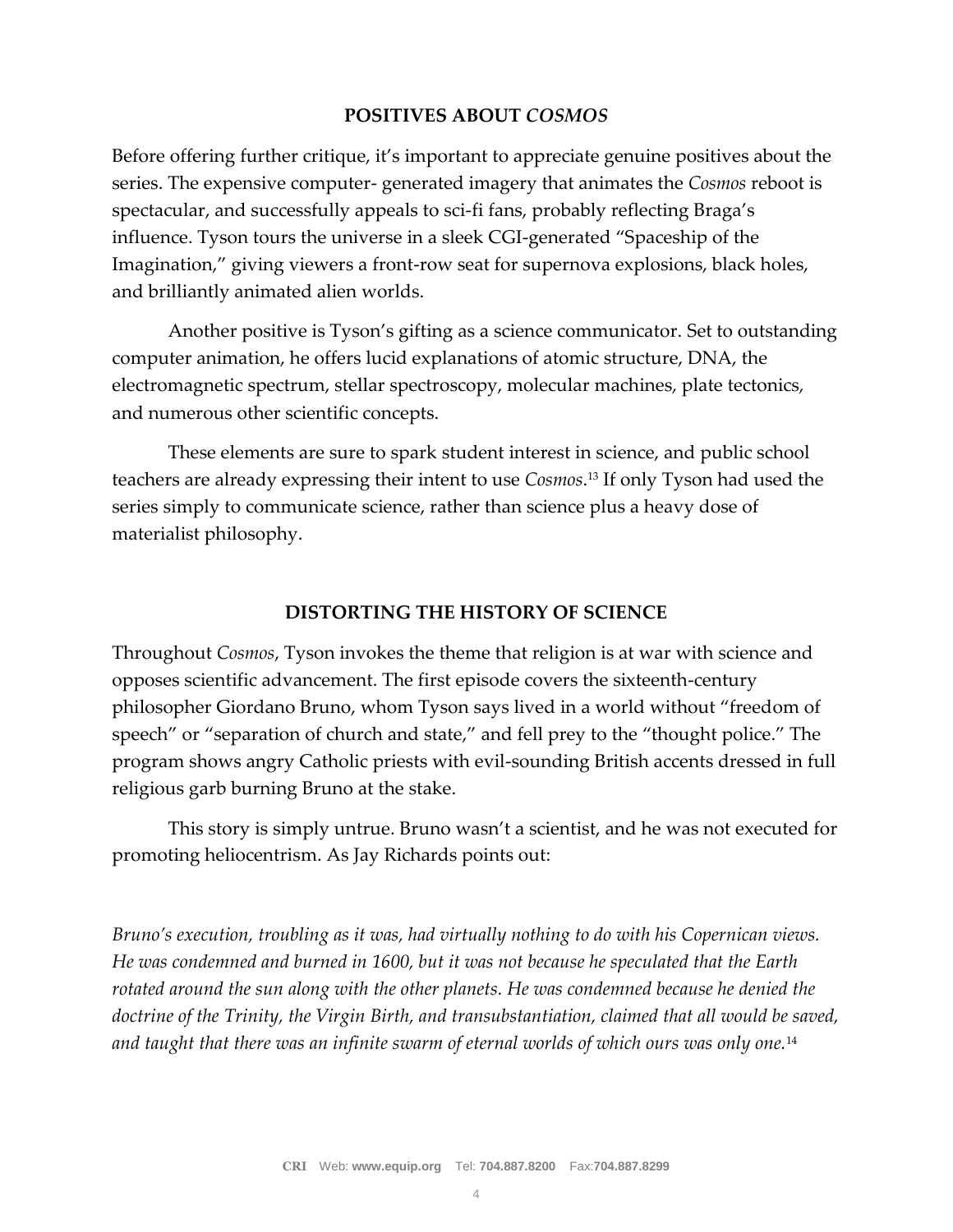Even staunch evolutionists—people strongly predisposed to support *Cosmos*—have criticized the series' false claims about Bruno and scientific history. Hank Campbell points out that Bruno not only denied the church's teachings but also *promoted the occult worship of Egyptian deities*. Campbell notes, "Bruno was only revived as a 'scientist' and a martyr for science by anti-religious humanists in the 19th century."<sup>15</sup> Likewise, Peter Hess of the National Center for Science Education writes, "I also saw—among the compelling video of the solar system and galaxies—considerable slipshod history of science and a curiously antireligious bias....It is troubling that *Cosmos*—as its only historical background—chose to portray a fallaciously interpreted version of the tragic story of Giordano Bruno."<sup>16</sup>

It is tragic that Bruno was killed for his beliefs, however heretical they were. But this was not a case of the church persecuting a scientist—it was a case of the church persecuting an occult philosopher. *Cosmos* rewrites history to fit atheist myths.

#### **SCRUBBING RELIGION'S POSITIVE INFLUENCE ON SCIENCE**

While *Cosmos* promotes false stories about religion's opposition to science, it scrubs religion's positive historical influences on science. In the third episode, Tyson claims Isaac Newton's religious studies "never led anywhere," since faith serves as "the closing of a door. It doesn't lead to other questions." The message is simple: doing science requires throwing off the shackles of religion.

Again, history tells a different story. The founders of modern science, including Newton, were inspired to research *precisely because of their religious beliefs*. Newton believed in a loving, truthful, personal God who created an orderly, intelligible universe—one that God wanted us to discover and enjoy. These theological beliefs propelled Newton and others to investigate nature. Tyson tells viewers none of this, promoting a revisionist history that ignores the views of numerous prominent historians of religion and science.

John Hedley Brooke explains that early scientists "saw the study of nature as a religious duty," since, "for Newton, as for Boyle and Descartes, there were laws of nature only because there had been a Legislator."<sup>17</sup> Holmes Rolston likewise explains: "It was monotheism that launched the coming of physical science, for it premised an intelligible world, sacred but disenchanted, a world with blueprint, which was therefore open to the searches of the scientists. The great pioneers in physics—Newton, Galileo, Kepler, Copernicus,—devoutly believed themselves called to find evidences of God in the physical world."18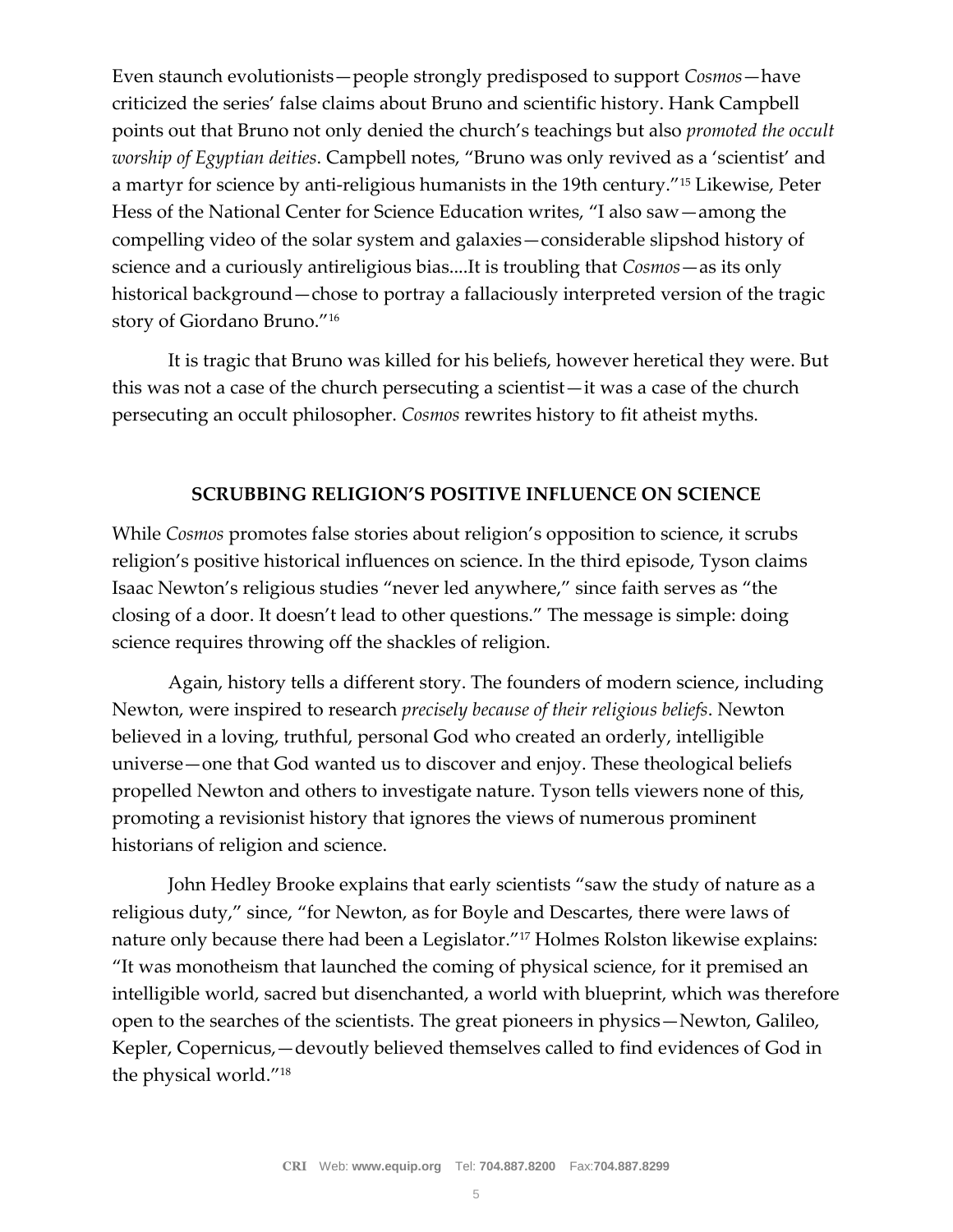Ian Barbour explains how religion inspired the scientific revolution: "The charter of the Royal Society instructed its fellows to direct their studies 'to the glory of God and the benefits of the human race.' Robert Boyle (1627–1691) said that science is a religious task...Newton believed the universe bespeaks an all-powerful Creator. Sprat, the historian of the Royal Society, considered science a valuable aid to religion."<sup>19</sup> *Cosmos* mentions that early scientists worked with the Royal Society, but omits mention of the strong positive influences of religion within that group.

The series also distorts facts about pre-Christian conceptions of science. In episode five, Tyson praises the ancient Chinese philosopher Mozi, whose ideas included "early stirrings of the scientific approach." Attempting to cast Mozi as a secular innovator, Tyson apparently says Mozi's famous book was titled "Against Faith," and warned "against blind obedience to ritual and authority." But Mozi's work was actually titled "Against *Fate*" or "Rejecting Fatalism," and according to historian Klaus Schlichtmann: "Mozi advocated a monotheistic religion, in which God reigned as King in Heaven...as well as the concept of...love...quite similar to the Christian idea."<sup>20</sup>

Science never blossomed in China, and *Cosmos* ignores a crucial question that has puzzled historians: *Why did modern science arise in the West?* Barbour answers, "Many historians of science have acknowledged the importance of the Western religious tradition in molding assumptions about nature that were congenial to the scientific enterprise."<sup>21</sup> Thus, Ronald Numbers explains, "The greatest myth in the history of science and religion holds that they have been in a state of constant conflict."<sup>22</sup> Likewise, David Lindberg writes, "There was no warfare between science and the church."<sup>23</sup>

*Cosmos* whitewashes a chorus of historians refuting the warfare thesis of science and religion. It presents a shallow and misleading revisionist formula: science good, religion bad.

#### **TELLING "TERADIDDLES" FOR SCIENCE**

Aware that *Cosmos* presents distortions about the history of science, historians have been mulling whether it's acceptable for *Cosmos* to "lie" when defending the authority of science. Historian Joseph Martin proposes granting *Cosmos* "the artistic license to lie" when done "in service of a greater truth." He writes, "Perhaps the greater truth here is that we do need to promote greater public trust in science if we are going to tackle some of the frankly quite terrifying challenges ahead and maybe a touch of taradiddle in that direction isn't the worst thing."<sup>24</sup>

A "taradiddle," of course, is a lie, meaning he's suggesting *Cosmos* could "lie" if that helps "promote greater public trust in science." There shouldn't even be a debate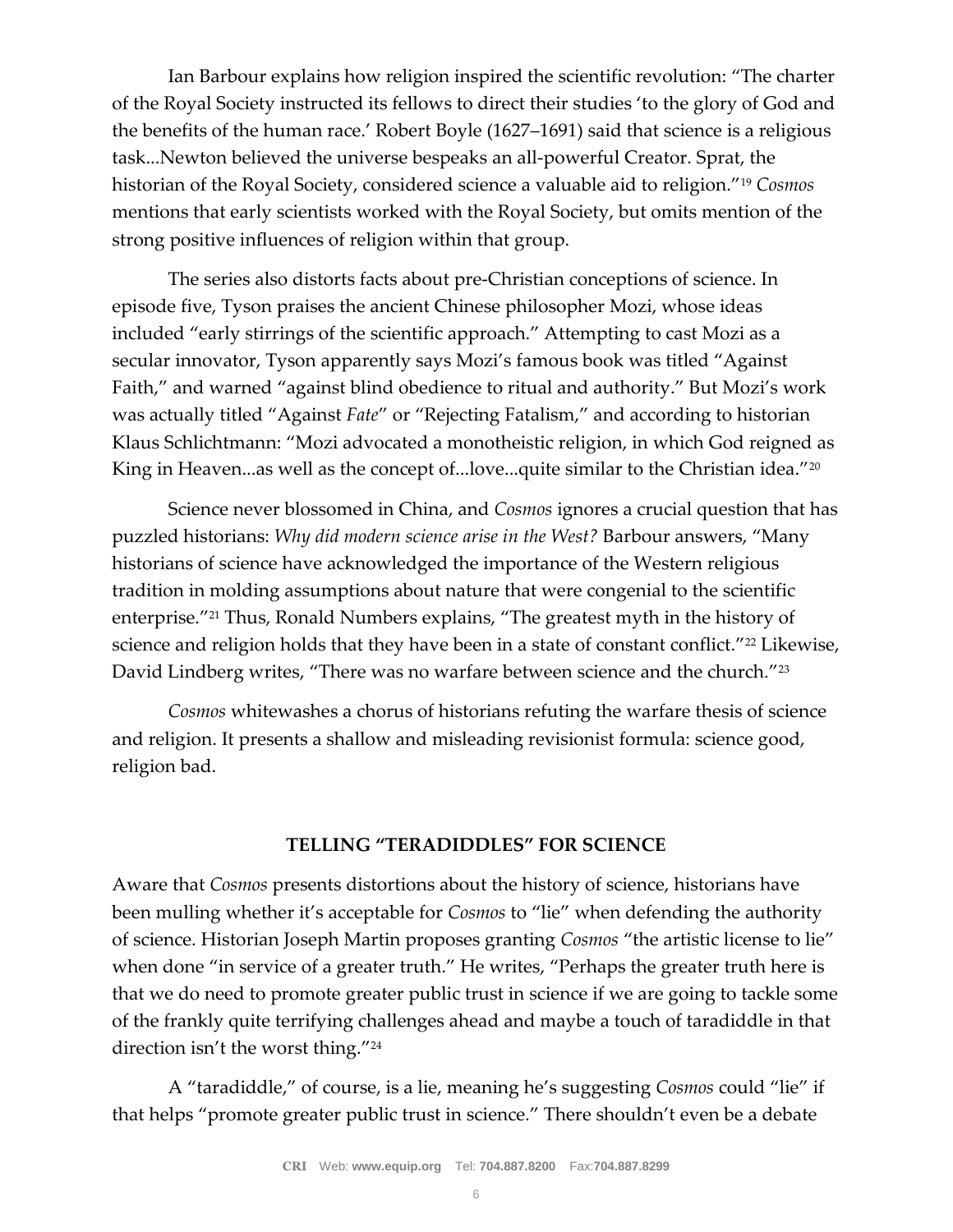over whether, in defending truth, it's ever justified to lie. If *Cosmos* must enlist falsehoods to gain our trust in what it considers "science," is that trust deserved?

## **ACADEMIC FREEDOM AND SCIENTIFIC CONTROVERSIES**

Though its narrative about scientific history is grossly inaccurate, *Cosmos* rightly articulates the importance of intellectual freedom. "Science needs the light of free expression to flourish," Tyson explains, since it "depends on the fearless questioning of authority" and "open exchange of ideas." However, Tyson never asks whether scientists today may freely question neo-Darwinian theory, and ignores the many recent examples of persecution against scientists who challenged Darwinian evolution.<sup>25</sup> Darwin defenders today may not be burning dissenters, but they have become so intolerant that in 2007, the Council of Europe adopted a resolution calling intelligent design (ID) a potential "threat to human rights."<sup>26</sup> Even evolutionary scientists have admitted that freedom to challenge Darwin is lacking.

Epidemiologist W. Daniel Hillis laments "a feeling in biology that scientists should keep their dirty laundry hidden," which creates "a strong school of thought that one should never question Darwin in public."<sup>27</sup> Two Rutgers cognitive scientists say essentially the same: "We've been told by more than one of our colleagues that, even if Darwin was substantially wrong to claim that natural selection is the mechanism of evolution, nonetheless we shouldn't say so. Not, anyhow, in public."<sup>28</sup>

Likewise, biologist Gu®nter Theißen writes, "It is dangerous to raise attention to the fact that there is no satisfying explanation for macroevolution."*29* Even Sagan's first wife Lynn Margulis and their son Dorion Sagan cowrote, "Honest critics of the evolutionary way of thinking...are often dismissed as if they were Christian fundamentalist zealots or racial bigots."<sup>30</sup>

Tyson rightly admits that "scientists are human," with "blind spots and prejudices," and accurately retells how mistaken scientific ideas such as geocentrism or the fixity of continents were overturned. However, these are all tales from the annals of scientific history; *Cosmos* never covers *current* scientific controversies, conveying the impression that today's science is unassailable.

In the ninth episode, *Cosmos* covers the Permian extinction, the largest massextinction in Earth's history. Tyson tells a convoluted tale, as if scientists universally agree on why a peculiar grab bag of marine and terrestrial organisms perished in this extinction. But one 2012 paper observes, "Few events in the history of life pose greater challenges or have prompted more varied speculation than the end-Permian mass extinction,"<sup>31</sup> and another states, "The debate has given rise to a thousand papers or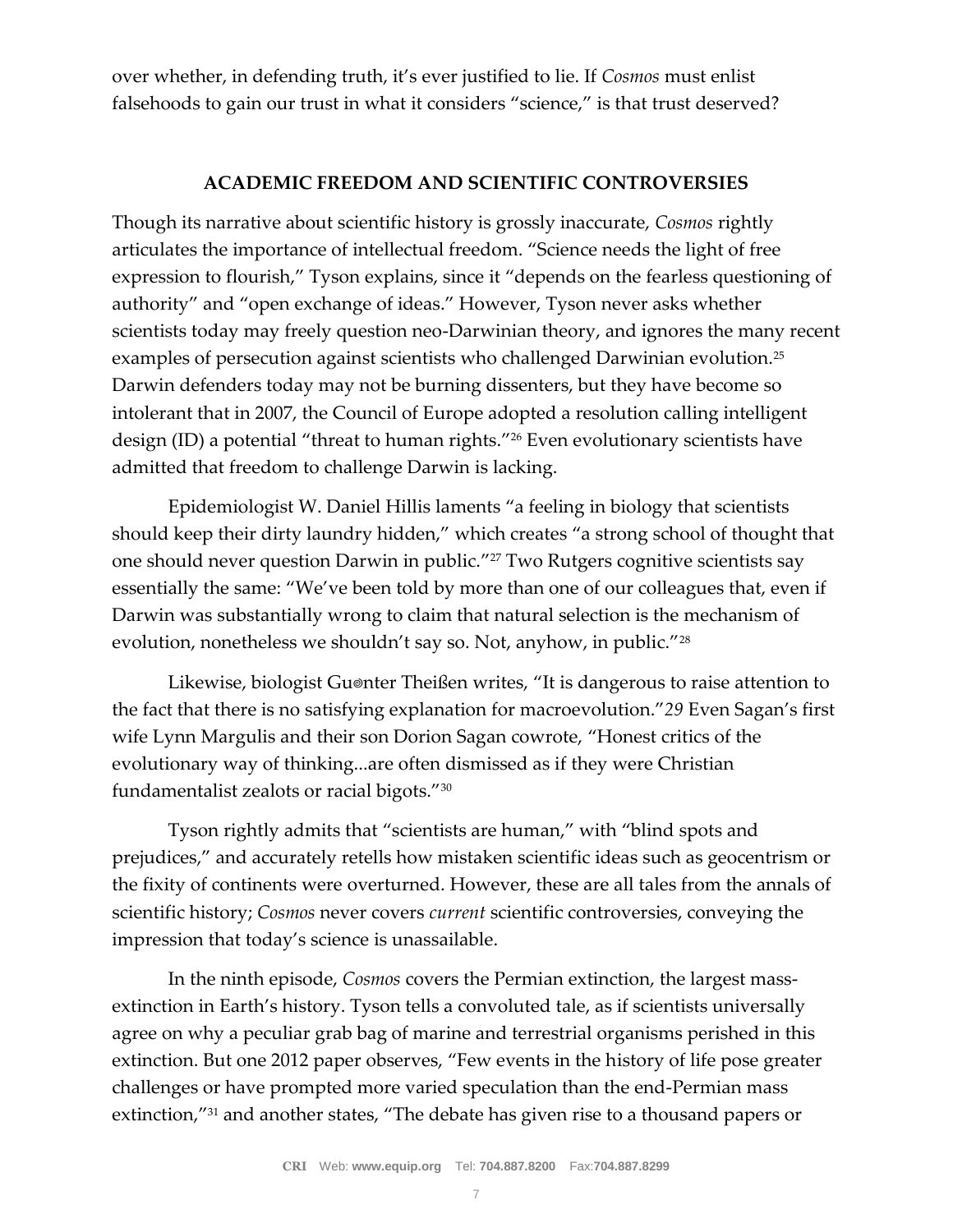more," where geologists are "at risk of shifting towards a 'nihilistic' scientific position."<sup>32</sup> Some causes of the Permian extinction offered by *Cosmos* may be correct, but the show conceals a raging debate.

# **A Certain Uncertainty**

Likewise, Tyson uncritically advocates the disputed savannah hypothesis of human origins. According to this idea, a drier climate in Africa diminished the woodlands, forcing our forbearers out of the trees, causing them to evolve upright walking and larger brains. Once the climate dried, Tyson says, "Before you know it," human intelligence evolved. This noncompelling story lacks biological details of how our supposed ancestors acquired higher intelligence and ignores prominent paleoanthropologists who challenge the model.

As *Time* magazine put it, the discovery of *Ardipithecus ramidus* in a woodland environment "demolishes" the savannah hypothesis and suggests "there must have been another reason" for human evolution.<sup>33</sup> Paleoanthropologist Tim White argues the evidence has "undermined" an "environmentally deterministic view that involves globally shrinking forests spawning savanna-striding hominids."<sup>34</sup> Indeed, recent palaeoclimate studies suggest humans appeared during a wet period in Africa rather than a dry one.<sup>35</sup> The concern isn't that *Cosmos* discusses the savannah hypothesis, but that it wrongly suggests scientists agree on crucial questions surrounding human origins.

# **EVOLUTIONARY APOLOGETICS**

Comparing evolution to gravity and calling it "scientific fact," Cosmos offers a dumbeddown version of evolutionary biology and omits evidence that contradicts neo-Darwinian theory.

In episode two, Tyson calls natural selection "the most revolutionary concept in the history of science" and claims the "transforming power" of this "mindless" and "unguided" process produced life's diversity. Following Darwin, Tyson uses artificial selection as an analogy for natural selection. Noting that many dog breeds "were created in only the last few centuries," Tyson asks, "What can natural selection do operating over billions of years?" His answer is: producing "all the beauty and diversity of life." Aside from the fact that artificial selection involves intelligent agents rather than unguided mechanisms, Ernst Mayr explained why Tyson's mindset is wrong: "Some enthusiasts have claimed that natural selection can do anything. This is not true....There are definite limits to the effectiveness of selection."36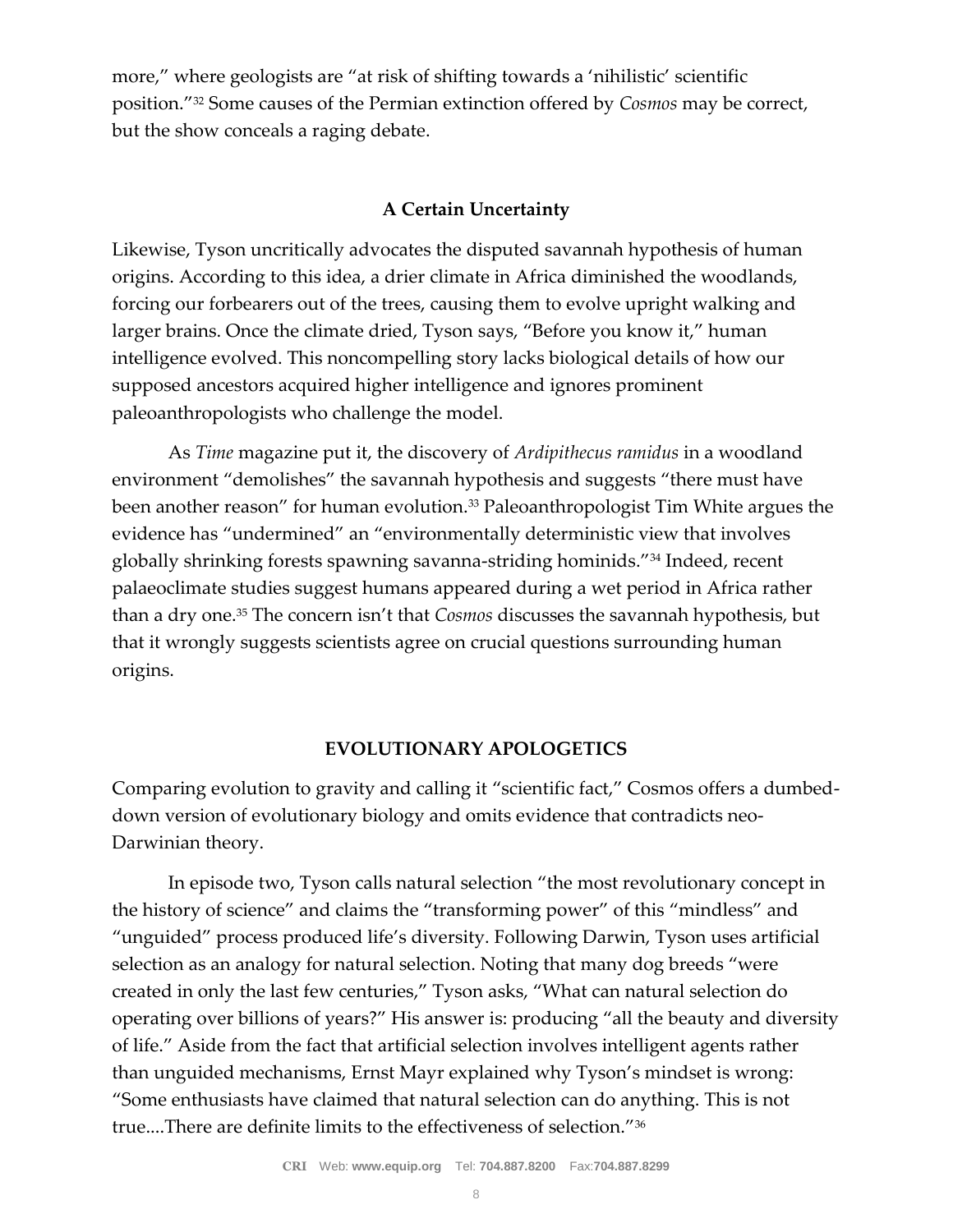Indeed, dog breeders encounter limits because artificial selection manifests defects that would prevent survival in the wild. "The limited potential of the genotype," Mayr wrote, imposes "severe limits to further evolution."<sup>37</sup> Tyson might reply that evolution can overcome genetic barriers through mutations—which he calls "entirely random"—which provide new variation for selection to preserve. He asserts that the 3.5 billion year history of life provides "plenty of time" for evolution, but ignores ID research showing how many traits that require multiple mutations before providing any advantage could not be generated over Earth's entire history.<sup>38</sup> Even ID critics admitted that obtaining only two specific mutations via Darwinian evolution in humans is "very unlikely to occur on a reasonable timescale."<sup>39</sup>

#### **Tree of Life**

*Cosmos* also whitewashes controversies about the "tree of life." Showing a beautifully animated tree, Tyson claims "solid science" reveals that "all life on earth is one," where humans occupy merely one "tiny branch among countless millions." Tyson's evidence entails DNA similarities between humans and other species. With evolutionary apologetics in full force, Tyson says that "accepting our kinship with other animals" offers a "spiritual experience."

Spiritual or not, Tyson ignores the possibility that genetic similarities could result from common design, and excludes data challenging common descent. A 2009 article in *New Scientist* concluded that the tree of life "lies in tatters, torn to pieces by an onslaught of negative evidence," leading one scientist to say, "We've just annihilated the tree of life."<sup>40</sup> The problem is one gene yields one version of the tree of life, but another gene suggests a sharply conflicting tree. As a 2012 paper stated, "Phylogenetic conflict is common, and frequently the norm rather than the exception."<sup>41</sup> Tyson fails to disclose that leading biologists have said things like, "The more we learn about genomes the less tree-like we find their evolutionary history to be,"<sup>42</sup> or, "The history of life cannot properly be represented as a tree."<sup>43</sup>

In episode six, Tyson explains that on the "basis of his theory of evolution," Darwin successfully predicted a specialized insect capable of pollinating a unique Madagascan flower. Tyson reveals that a moth exists on Madagascar, "exactly as Darwin expected." He boasts, "There can be no stronger test of an idea than its predictive power," as if this moth confirms Darwinian evolution.

First, one need not invoke evolution to make this prediction. Given the flower's shape, and our knowledge of how flowering plants (angiosperms) reproduce, if there weren't some insect capable of sipping its nectar and fostering pollination, the species would die.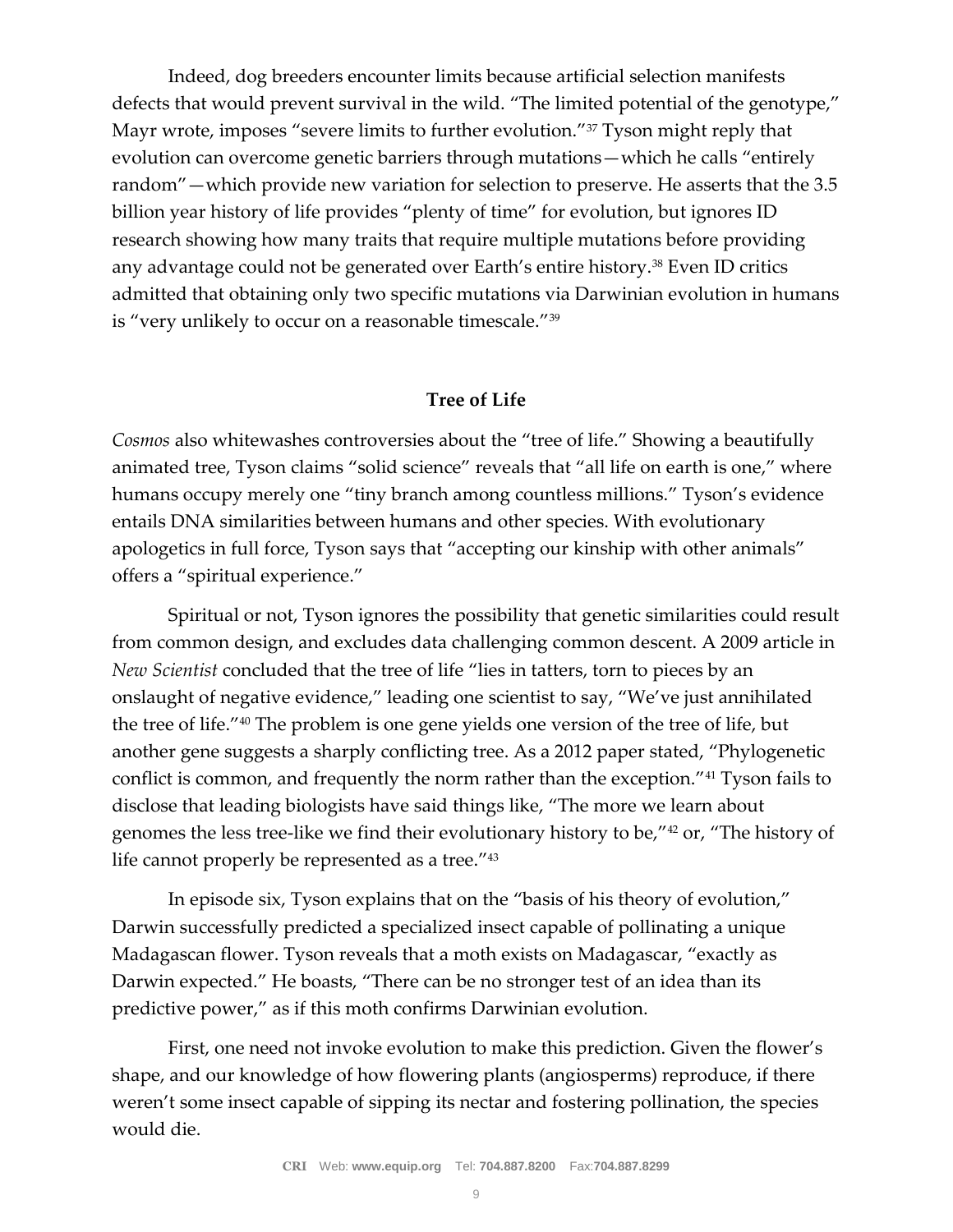Second, Darwinian evolution has made poor predictions about angiosperms and insects. Darwin himself called the abrupt appearance of angiosperms in the fossil record an "abominable mystery."<sup>44</sup> This problem persists, as a paper in *Trends in Ecology and Evolution* states: "The origin of the angiosperms remains unclear. Angiosperms appear rather suddenly in the fossil record."<sup>45</sup>

Darwin also proposed that insects and flowering plants coevolved, or drove one another's evolution.<sup>46</sup> Modern research has overturned this prediction since the mass diversifications of these two groups are off by some 100 million years. An article in *Science* observed, "The appearance and expansion of angiosperms had no influence on insect familial diversification."<sup>47</sup>

Perhaps *Cosmos* is correct to say "there can be no stronger test of an idea than its predictive power." Somehow, Darwin's failed predictions eluded mention.

# **HEDGING ON THE ORIGIN OF LIFE**

In the second episode, Tyson admits "nobody knows how life got started," but only discusses entirely naturalistic explanations. His explanation was: "Somehow, carbonrich molecules began using energy to make copies of themselves." This came immediately after Tyson acknowledged that DNA contains a "language" that is "written in an alphabet" and carries a "code." Lest viewers sense "somehow" isn't compelling enough to overcome the evidence for design, Tyson immediately reassures that DNA is a "masterpiece written by nature and edited by evolution." For someone who claims he doesn't know how life arose, he's strangely confident that it happened naturalistically.

But *Cosmos* doesn't imply "nobody knows" how life arose. Tyson heavily promotes panspermia, the idea that Earth was seeded with life from space, and life spreads "like a slow chain reaction through the entire galaxy." He never discloses objections that lead a majority of scientists to reject panspermia. Panspermia was developed out of concerns that life could not arise on Earth, and merely pushes the question back. Philip Ball writes in *Nature* that panspermia is rejected by "most scientists" because it "is not only unsatisfactory as a hypothesis, off-loading the central question to another place, but unscientific—because it's not obvious how it could ever be tested."<sup>48</sup>

Panspermia also faces major problems explaining how life spread from star system to star system. Astrophysicist Paul Wesson observes, "The majority opinion is that while organisms may be ejected from an Earthlike planet by the collision of an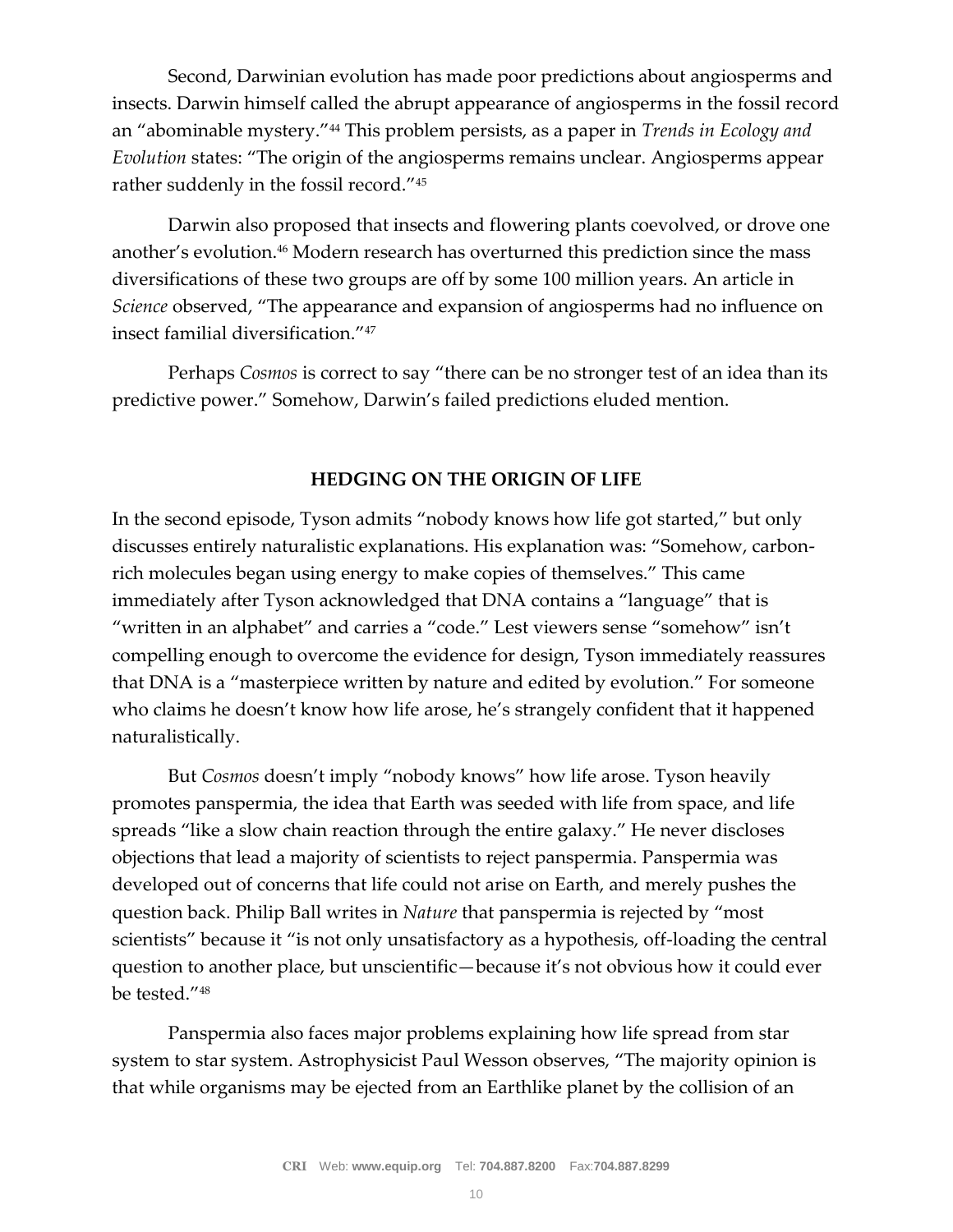asteroid or comet, the DNA and RNA is so degraded in space that the probability of seeding life in the Galaxy is low."<sup>49</sup>

Accordingly, *Nature News* explained that panspermia is only "possible, provided that the bugs don't have to travel too far: they would probably be sterilized by cosmic rays and UV radiation during a journey from another solar system."<sup>50</sup> Geophysicist H. Jay Melosh concluded, "It is very unlikely that even a single meteorite originating on a terrestrial planet in our solar system has fallen onto a terrestrial planet in another stellar system," and thus "the origin of life on Earth must be sought within the confines of the Solar System."<sup>51</sup> A Nature blogger summed it up this way: "Mainstream science" rejects "interstellar panspermia."<sup>52</sup> Though Tyson heavily promotes panspermia, he acknowledges none of these objections, nor that his view is decidedly in the minority.

# **IGNORING THE EVIDENCE FOR COSMIC DESIGN**

*Cosmos* promotes speculative materialistic ideas such as panspermia or the multiverse, but won't even mention longstanding concepts in physics such as fine-tuning that support intelligent design. *Cosmos* ignores prominent physicists such as Nobel laureate Charles Townes who believe the universe is finely tuned for life:

*Intelligent design, as one sees it from a scientific point of view, seems to be quite real. This is a very special universe: it's remarkable that it came out just this way. If the laws of physics weren't just the way they are, we couldn't be here at all. The sun couldn't be there, the laws of gravity and nuclear laws and magnetic theory, quantum mechanics, and so on have to be just the way they are for us to be here.*<sup>53</sup>

While *Cosmos* completely ignores fine-tuning, it does advocate the multiverse hypothesis, a materialist proposal for avoiding the ID-friendly implications of finetuning. However, we cannot observe these other universes, and the mechanisms proposed to generate the multiverse *themselves require fine-tuning.*<sup>54</sup>

The final episode pushes the Copernican Principle—the idea that humanity occupies no special cosmic location. The show replayed a monologue from Sagan's original *Cosmos* calling Earth a "mote of dust," and "a lonely speck," where "there is no hint that help will come from elsewhere to save us from ourselves." Sagan's quote embodies *Cosmos*'s materialistic message, citing "the delusion that we have some privileged position in the universe."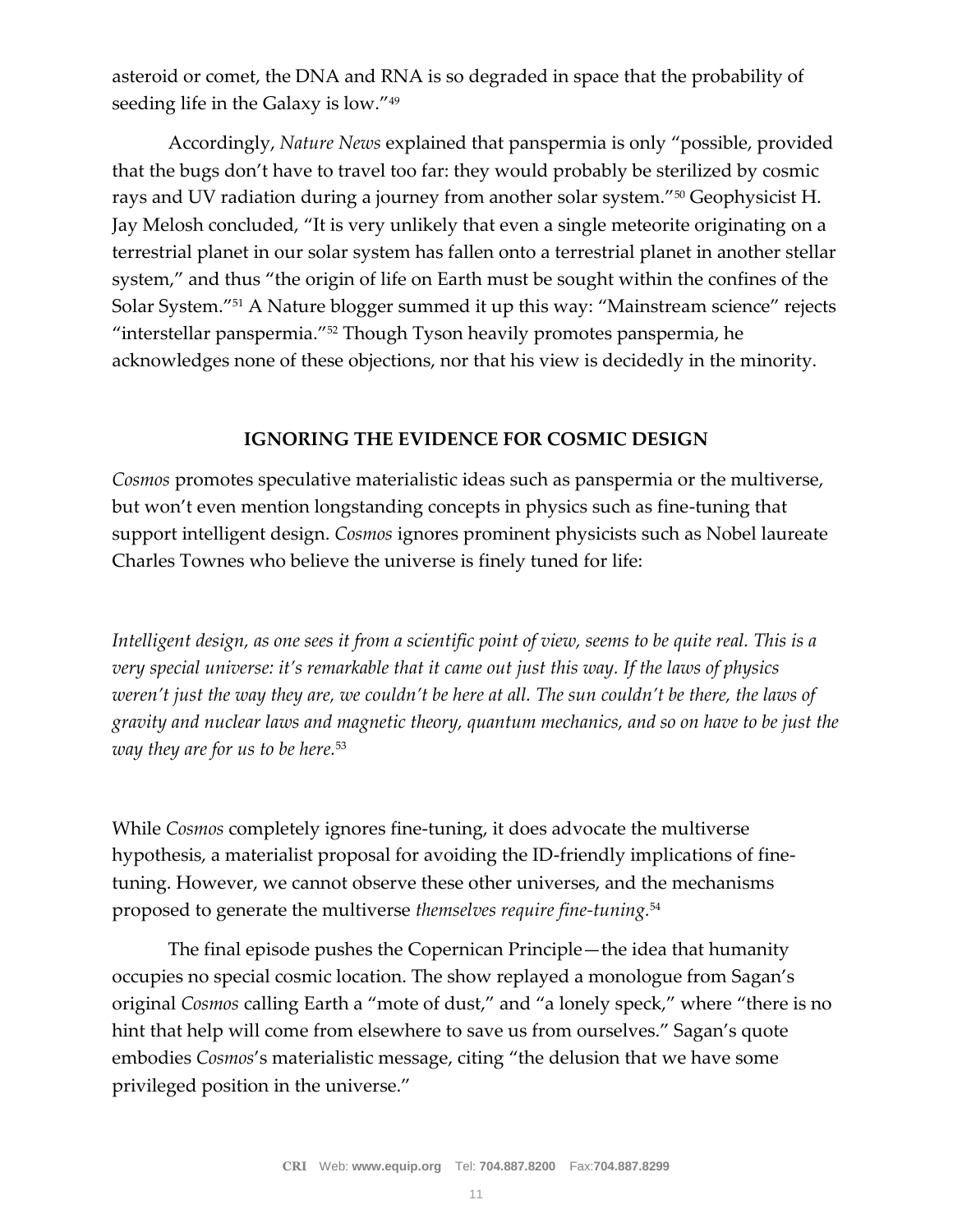Ironically, that quote inspired a project by Guillermo Gonzalez and Jay Richards—*The Privileged Planet*—that showed that Earth *does* occupy a privileged position that fosters both intelligent life and scientific discovery. Tyson promotes a straw man caricature of the "privileged planet" hypothesis, claiming, "Our ancestors believed that the universe was made for them," but only in a "prescientific age." He argues that those who reject the Copernican Principle must believe Earth is literally at "the center of the universe," and think "they know everything they need to know," since "their knowledge is complete."

This is false. The founders of science and many influential modern scientists have believed the universe was "made for" us, and that we occupy a special position. Moreover, the privileged planet hypothesis opens up new doors of investigation.

Working from his ID convictions, in 2001, Gonzalez cowrote a cover story of *Scientific American* developing the galactic habitable zone.<sup>55</sup> This theory holds Earth resides in a special band in the middle of the galaxy that escapes the large zones of deadly radiation at the core, yet contains heavy elements necessary for life. Our position between the galactic spiral arms is also important, which avoids extreme radiation from supernovae and star nurseries.

While the privileged planet hypothesis yields good scientific fruit, Gonzalez and Richards note that the Copernican Principle has wrongly proposed that many properties of Earth, the Moon, the Sun, the Solar System, our galaxy, and the cosmic architecture, are unimportant for life.<sup>56</sup> To appreciate how Sagan's view hinders scientific discovery, consider what he wrote in his book, *Cosmos*, based on the original series: "We live on an insignificant planet of a humdrum star lost between two spiral arms in the outskirts of a galaxy."<sup>57</sup> Had Gonzalez followed Sagan's approach, he would never have discovered the galactic habitable zone and developed a fruitful argument for cosmic design.

#### *COSMOS***'S ENDGAME**

The Copernican Principle, a materialistic outlook, and the notion that religion hinders science are the central ideological lessons of *Cosmos*. But the series also promotes a pseudo-socialistic view, lamenting that our economic system is "profit driven," and endorses the Gaia hypothesis, calling Earth "a self-sustaining intercommunicating organism." It employs environmental alarmism, claiming that those who disagree with the "consensus that we're destabilizing our climate" are "in the grip of denial." Notice the irony. Tyson rejects the consensus on panspermia, yet uses the consensus on global warming as a club to bully dissenters. Whether one agrees or disagrees with the global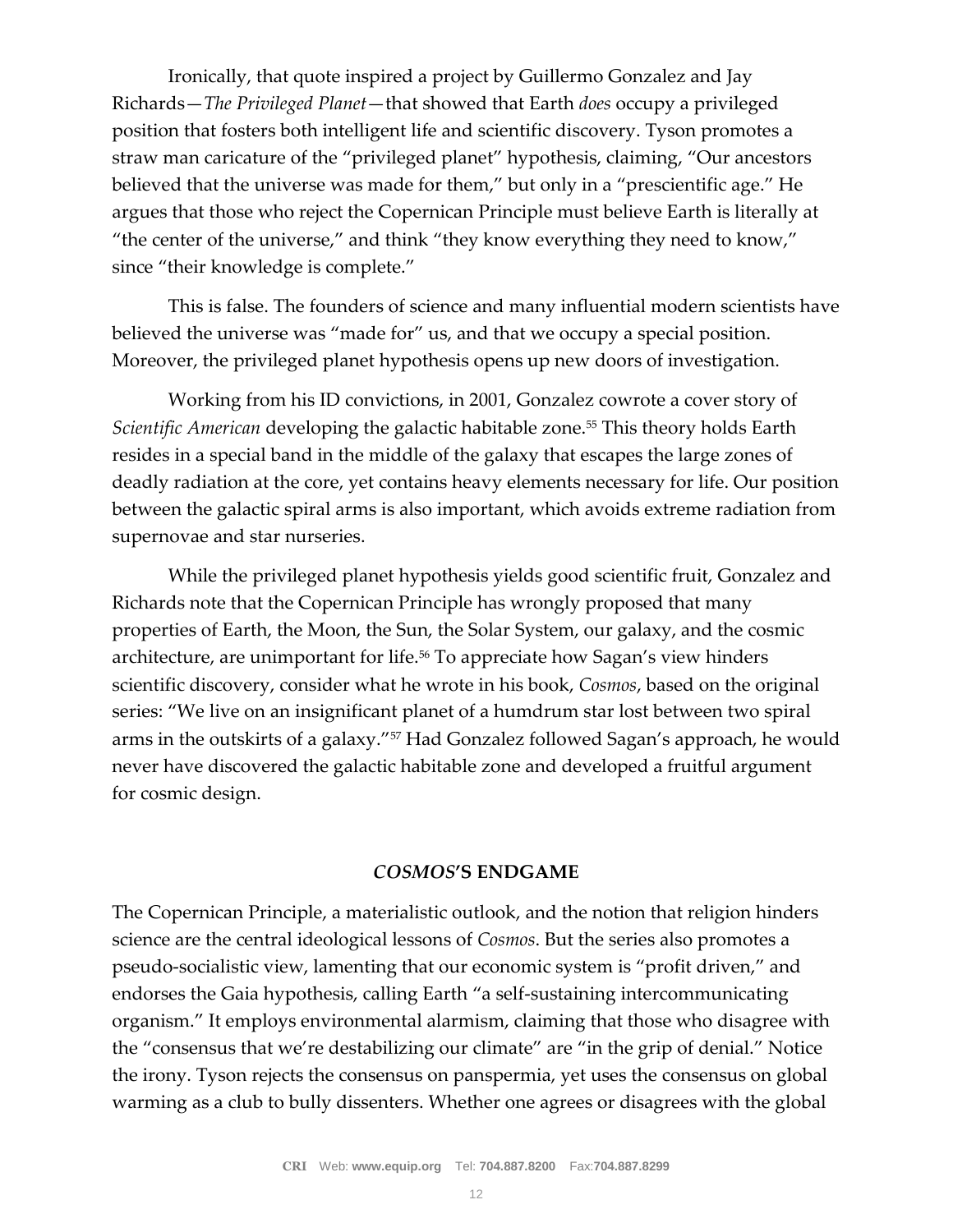warming consensus, this is no way to foster free speech on important scientific questions. It gets worse.

When covering climate change, *Cosmos* shows crowds cheering for Hitler while Tyson says, "Human intelligence is imperfect, surely, and newly arisen. The ease with which it can be sweet-talked, overwhelmed, or subverted by other hard-wired tendencies sometimes themselves disguised as the light of reason is worrisome." The meaning is that skeptics of the "scientific consensus" are like unthinking Nazi-followers or Holocaust deniers. This attitude threatens freedom of scientific inquiry.

Tyson correctly warns against misusing scientific authority to mislead the public. But recall the inaccuracies: *Cosmos* has advanced untrue claims about the influence of religion on science and has flatly ignored well-established ideas that contradict the Copernican Principle and reveal a designed universe. This, apparently, is what results when celebrity atheists are given millions of dollars and unchecked license to promote their views on national television.

**Casey Luskin** is an attorney with graduate degrees in science and law. He is research coordinator for the Discovery Institute, and cofounded the Intelligent Design and Evolution Awareness (IDEA) Center.

#### **NOTES**

- 1 "President Barack Obama's Inaugural Address," http://www.whitehouse.gov/blog/ inauguraladdress/.
- 2 Bill Moyers, "Neil deGrasse Tyson Tells Bill Moyers Why Faith and Reason Are Irreconcilable," AlterNet, March 11, 2014, http://www.alternet.org/news-amp-politics/neil- degrasse-tysons-newshow-cosmos-and-why-faith-and-reason-are-irreconcilable.
- 3 "Tysonism," https://m.facebook.com/Tysonism?v=info&expand=1.
- 4 Chris Sasaki, "Science Superstar Neil deGrasse Tyson Thrills at Sold-Out Dunlap Prize Lecture," University of Toronto, March 18, 2014, http://news.utoronto.ca/science-superstarneil-degrasse-tyson-thrills-sold-out-dunlap-prize-lecture.
- 5 Moyers, "Neil deGrasse Tyson."
- 6 Meredith Blake, "Seth MacFarlane Hopes 'Cosmos' Counteracts 'Junk Science,' Creationism," *Los Angeles Times*, March 7, 2014.
- 7 Ibid.
- 8 Marlow Stern, "The Juvenile Oscars," The Daily Beast, February 25, 2013, http://www.thedailybeast.com/articles/2013/02/25/seth-macfarlane-s-juvenile-oscars- sexismassassination-nazi-jokes.html.
- 9 Alyssa Rosenberg, "Why Seth MacFarlane Bombed the Oscars—And What It Says about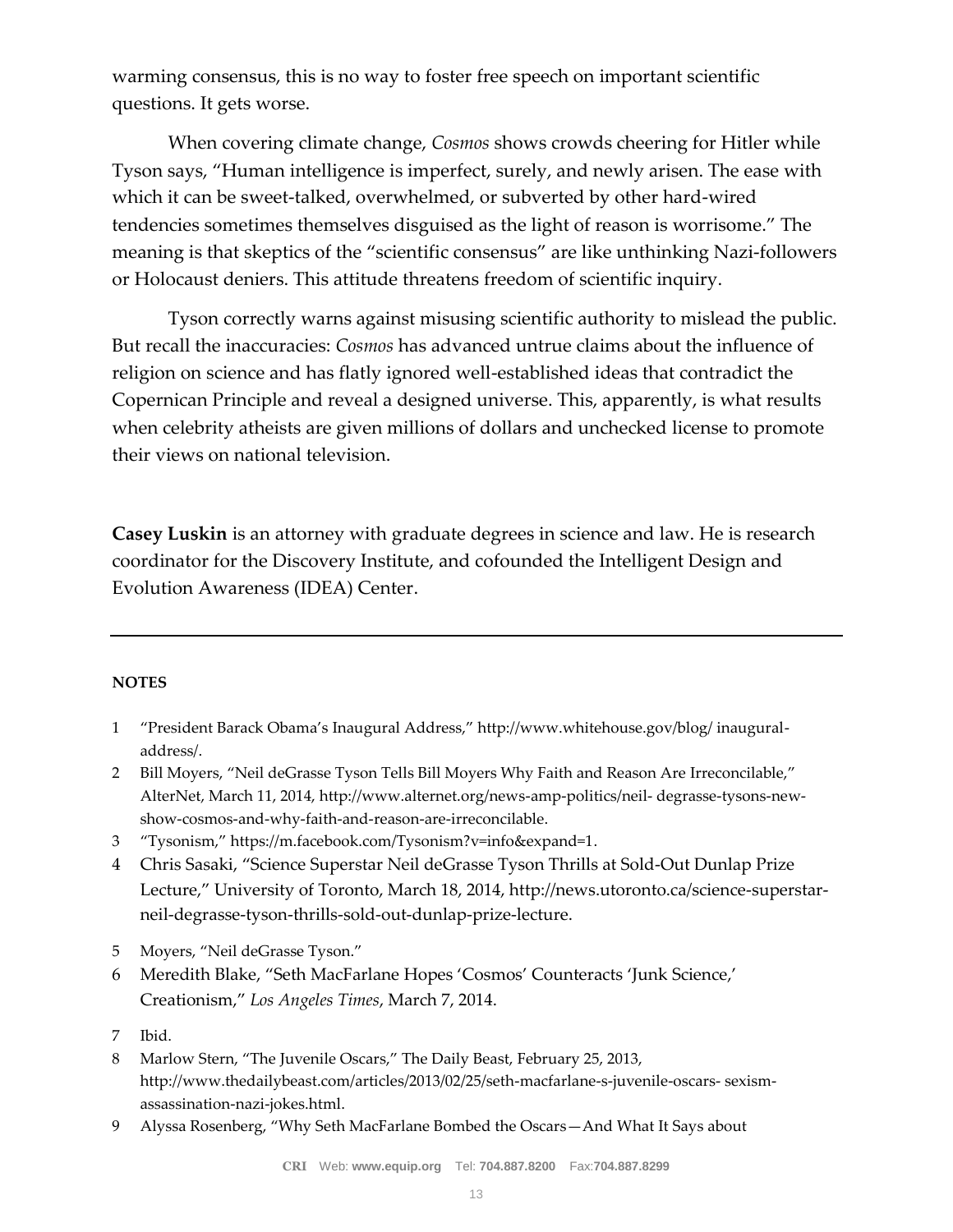Hollywood," ThinkProgress.com, February 25, 2013, http://thinkprogress.org/alyssa/2013/ 02/25/1632871/why-seth-macfarlane-bombed-the-oscarsand-what-it-says-about-hollywood/.

- 10 Stacey Grenrock Woods, "Hungover with Seth MacFarlane," Esquire.com, August 18, 2009, http://www.esquire.com/features/the-screen/seth-macfarlane-interview-0909.
- 11 "'Star Trek as Atheist Mythology' Brannon Braga," http://www.youtube.com/watch?v= iJm6vCs6aBA.
- 12 Marshall Honorof, "Rebooting '*Cosmos*': Neil DeGrasse Tyson Explains Why Iconic TV Series Returns in 2014," Yahoo.com, January 14, 2014, http://news.yahoo.com/rebooting-39-cosmos-39-neil-degrassetyson-explains-131522449.html.
- 13 David Klinghoffer, "There's No Question That Cosmos Is Coming to Public School Science Classrooms," EvolutionNews.org, May 19, 2014, http://www.evolutionnews.org/2014/05/ theres\_no\_quest085761.html.
- 14 Jay Richards, "Cosmos Revives the Scientific Martyr Myth of Giordano Bruno," EvolutionNews.org, March 10, 2014, http://www.evolutionnews.org/2014/03/cosmos\_ revives\_083061.html.
- 15 Hank Campbell, "Cosmos: A Spacetime Odyssey—The Review," Science 2.0, March 7, 2014, http://www.science20.com/science\_20/blog/cosmos\_spacetime\_odyssey\_review-131240.
- 16 Peter Hess, "A Burning Obsession: Cosmos and Its Metaphysical Baggage," National Center for Science Education, March 14, 2014, http://ncse.com/blog/2014/03/burning- obsession-cosmos-itsmetaphysical-baggage-0015452.
- 17 Ibid, 9.
- 18 Holmes Rolston, *Science and Religion: A Critical Survey* (West Conshohocken, PA: Harcourt Brace, 1987), 39.
- 19 Ian Barbour, *Religion and Science: Historical and Contemporary Issues* (San Francisco: Harper San Francisco, 1997), 19–20.
- 20 Klaus Schlichtmann, *Japan in the World: Shidehara Kijuro, Pacifism, and the Abolition of War* (Plymouth, UK: Lexington Books, 2009), 12–13 (internal citations removed).
- 21 Barbour, *Religion and Science*, 29.
- 22 Ronald Numbers, *Galileo Goes to Jail and Other Myths about Science and Religion (Cambridge, MA*: Harvard University Press, 2010), 1.
- 23 David Lindberg, "Medieval Science and Religion," in *The History of Science and Religion in the Western Tradition: An Encyclopedia*, ed. Gary Ferngren (New York: Garland, 2000), 266.
- 24 Joseph Martin, "We Need to Talk about *Cosmos*," H-Net, May 14, 2014, https://networks.hnet.org/node/25318/discussions/26537/we-need-talk-about-cosmos.
- 25 Casey Luskin, "Cosmos with Neilde Grasse Tyson: Same Old Product, Bright New Packaging," EvolutionNews.org, March 10, 2014, http://www.evolutionnews.org/2014/03/cosmos\_with\_nei083031.html.
- 26 "Resolution 1580 (2007): The Dangers of Creationism in Education," Parliamentary Assembly, http://assembly.coe.int/main.asp?link=/documents/adoptedtext/ta07/eres1580.htm.
- 27 W. Daniel Hillis, "Introduction," in *The Third Culture: Beyond the Scientific Revolution*, ed. John Brockman (New York: Touchstone, 1996), 26.
- 28 Jerry Fodor and Massimo Piattelli-Palmarini, *What Darwin Got Wrong* (London, UK: Profile Books, 2010), xx.
- 29 Günter Theißen, "The Proper Place of Hopeful Monsters in Evolutionary Biology," *Theory in Biosciences* 124 (2006): 349–69.
- 30 Lynn Margulis and Dorion Sagan, *Acquiring Genomes: A Theory of the Origins of the Species* (New York: Basic Books, 2003), 29.
- 31 Jonathan Payne and Matthew Clapham, "End-Permian Mass Extinction in the Oceans: An Ancient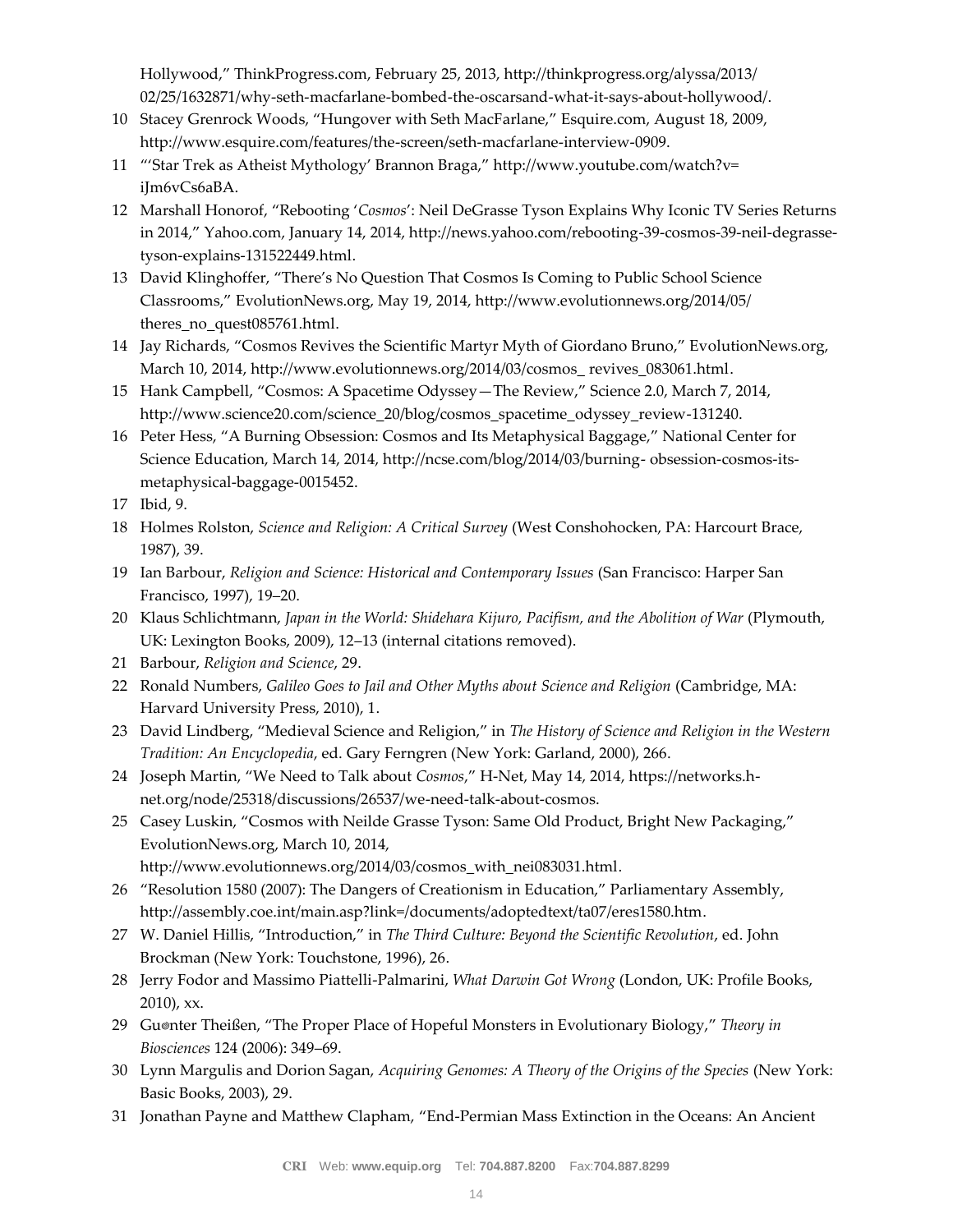Analog for the Twenty-First Century?" *Annual Review of Earth and Planetary Sciences* 40 (2012): 89–111.

- 32 E. Farabegoli and M. C. Perri, "Millennial Physical Events and the End-Permian Mass Mortality in the Western Paleotethys: Timing and Primary Causes," in *Earth and Life: Global Biodiversity, Extinction Intervals and Biogeographic Perturbations through Time* (Heidelberg, Germany: Springer-Verlag, 2012), 719–58.
- 33 Michael Lemonick and Andrea Dorfman, "Excavating Ardi: A New Piece for the Puzzle of Human Evolution," *Time*, October 1, 2009.
- 34 White et al., "Response to Comment on the Paleoenvironment of *Ardipithecus ramidus*," *Science* 328 (May 28, 2010): 1105.
- 35 See Casey Luskin, "For Neil Tyson and Cosmos, Serious Scientific Controversies Are Alla Thing of the Past," Evolution News, May 6, 2014, http://www.evolutionnews.org/2014/05/ for\_neil\_tyson\_085291.html.
- 36 Ernst Mayr, *What Evolution Is* (New York: Basic Books, 2001), 140.
- 37 Ibid.
- 38 Casey Luskin, "Letting Science, Not Rhetoric, Drive the Debate over Intelligent Design," *Christian Research Journal* 35, 1 (2012): 40–43.
- 39 Rick Durrett and Deena Schmidt, "Waiting for Two Mutations: With Applications to Regulatory Sequence Evolution and the Limits of Darwinian Evolution," *Genetics* 180 (2008): 1501–9.
- 40 Graham Lawton, "Why Darwin Was Wrong about the Tree of Life," *New Scientist*, 2692 (January 21, 2009): 34–39.
- 41 Liliana M. Dávalos, Andrea L. Cirranello, Jonathan H. Geisler, and Nancy B. Simmons, "Understanding Phylogenetic Incongruence: Lessons from Phyllostomid Bats," *Biological Reviews of the Cambridge Philosophical Society*, 87 (2012): 991–1024.
- 42 Eric Bapteste, Leovan Iersel, Axel Janke, Scot Kelchner, Steven Kelk, James O. McInerney, David A. Morrison, Luay Nakhleh, Mike Steel, Leen Stougie, and James Whitfield, "Networks: Expanding Evolutionary Thinking," *Trends in Genetics*, 29 (2013): 439–41.
- 43 W. Ford Doolittle, "Phylogenetic Classification and the Universal Tree," *Science* 284 (June 25, 1999): 2124–28.
- 44 William Friedman, "The Meaning of Darwin's Abominable Mystery," *American Journal of Botany* 96 (2009): 5–21.
- 45 Stefanie DeBodt, Steven Maere, Yves VandePeer, "Genome Duplication and the Origin of Angiosperms," *Trends in Ecology and Evolution* 20 (2005): 591–97.
- 46 Friedman, "The Meaning of Darwin's Abominable Mystery."
- 47 Conrad Labandeira and J. John Sepkoski, Jr., "Insect Diversity in the Fossil Record," *Science* 261 (July 16, 1993): 310–15.
- 48 Philip Ball, "Special Feature Part One; Origins of Life," *Nature News*, April 22, 1999.
- 49 Paul Wesson, "Panspermia, Past and Present: Astrophysical and Biophysical Conditions for the Dissemination of Life in Space," Cornell University Library, http://arxiv.org/ftp/arxiv/papers/1011/1011.0101.pdf.
- 50 Philip Ball, "Alien Microbes Could Survive Crash-Landing," September 2, 2004, http://www.nature.com/news/2004/040902/full/news040830-10.html.
- 51 H. J. Melosh, "Exchange of Meteorites (and Life?) between Stellar Systems," *Astrobiology* 3 (2003): 207–15.
- 52 Bruce Braun, "Life Traveling in Space: A Story of Panspermia," Scitable, September 11, 2013, http://www.nature.com/scitable/blog/postcards-from-the-universe/life\_traveling\_in\_space\_a.
- 53 Bonnie Azab Powell, "'Explore as Much as We Can': Nobel Prize Winner Charles Townes on